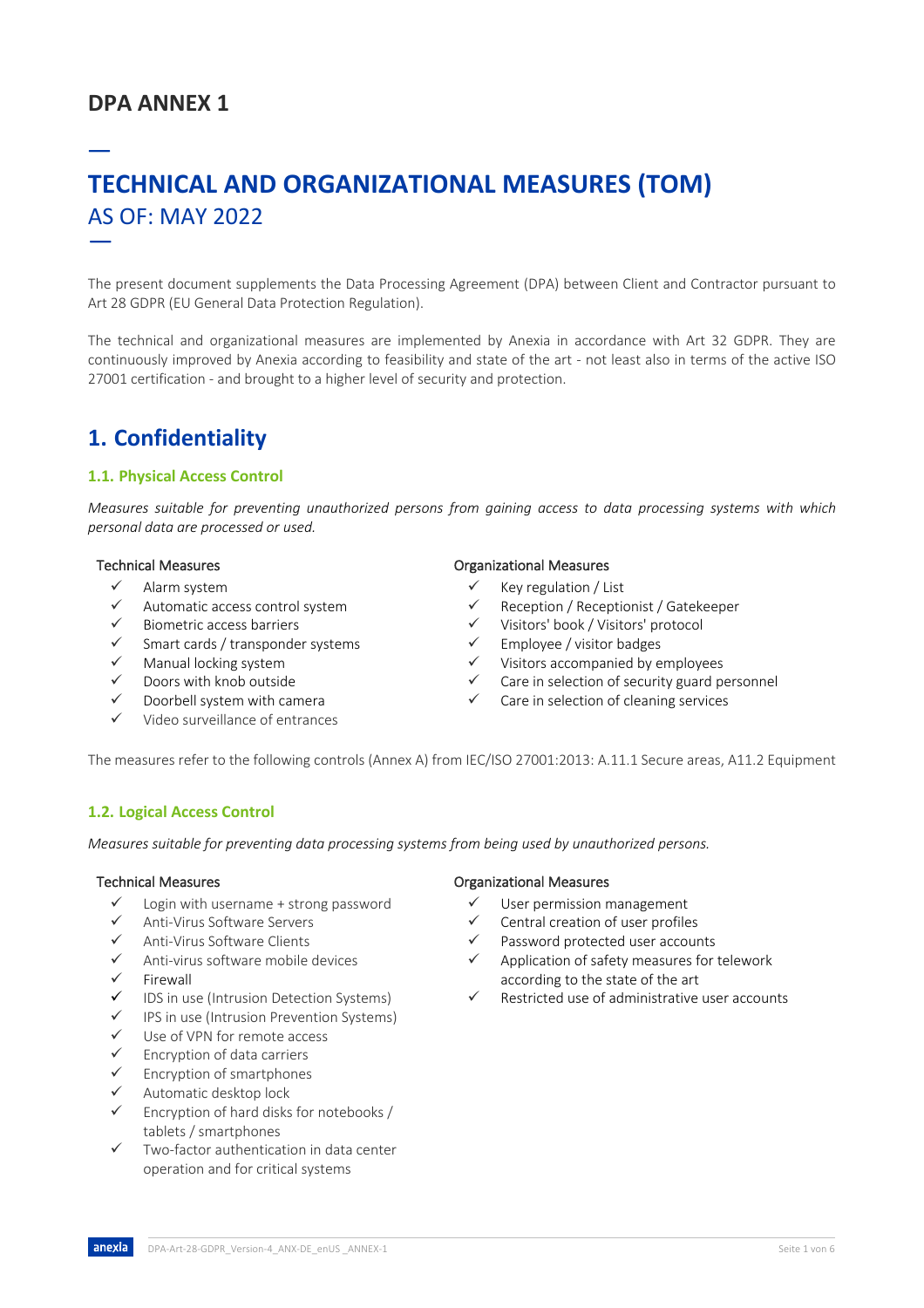The measures refer to the following controls (Annex A) from IEC/ISO 27001:2013: A.6.2 Mobile devices and teleworking, A.9.1 Business requirements of access control, A.9.2 User access management, A.9.3 User responsibilities, A.9.4 System and application access control, A.10.1 Cryptographic controls, A.12.1 Operational procedures and responsibilities, A.12.2 Protection from malware, A.12.4 Logging and monitoring, A.12.5 Control of operational software, A.12.7 Information systems audit considerations, A.13.1 Network security management, A.13.2 Information transfer

# **1.3. Authorization Control**

*Measures to ensure that those authorized to use a data processing system can only access the data subject to their access authorization and that personal data cannot be read, copied, modified or removed without authorization during processing, use and after storage.*

- File shredder min. recommended security level P-4 (DIN 66399)
- $\checkmark$  External destruction of files at least recommended security level P-6 (DIN 66399)
- Physical deletion of data carriers Security level H-4 (DIN66399)
- $\checkmark$  Logging of accesses to applications, specifically when entering, changing, and deleting data
- SSH encrypted access
- $\checkmark$  TLS encryption

## Technical Measures **Technical Measures Technical Measures**

- $\checkmark$  Use of authorization concepts
- $\checkmark$  Minimum number of administrators
- Management of user rights by administrators
- Application of cryptographic methods according to the current state of the art

The measures refer to the following controls (Annex A) from IEC/ISO 27001:2013: A.8.2 Information classification, A.8.3 Media handling, A.9.2 User access management, A.10.1 Cryptographic controls, A.12.4 Logging and monitoring

# **1.4. Separation Control**

*Measures that ensure that data collected for different purposes can be processed separately. This can be ensured, for example, by logical and physical separation of the data.*

anexia

- Separation of productive and test environment
- Physical separation (systems / databases / data carriers)
- Multi-tenancy of relevant applications
- VLAN segmentation of networks
- Client systems logically separated
- Staging of development, test and production environment

### Technical Measures **Technical Measures Technical Measures**

- $\checkmark$  Determination of database rights
- Defined requirements for development environments
- Defined requirements for the execution of tests in software development

The measures refer to the following controls (Annex A) from IEC/ISO 27001:2013: A.9.2 User access management, A.12.1 Operational procedures and responsibilities, A.13.1 Network security management, A.14.2 Security in development and support processes, A.14.3 Test data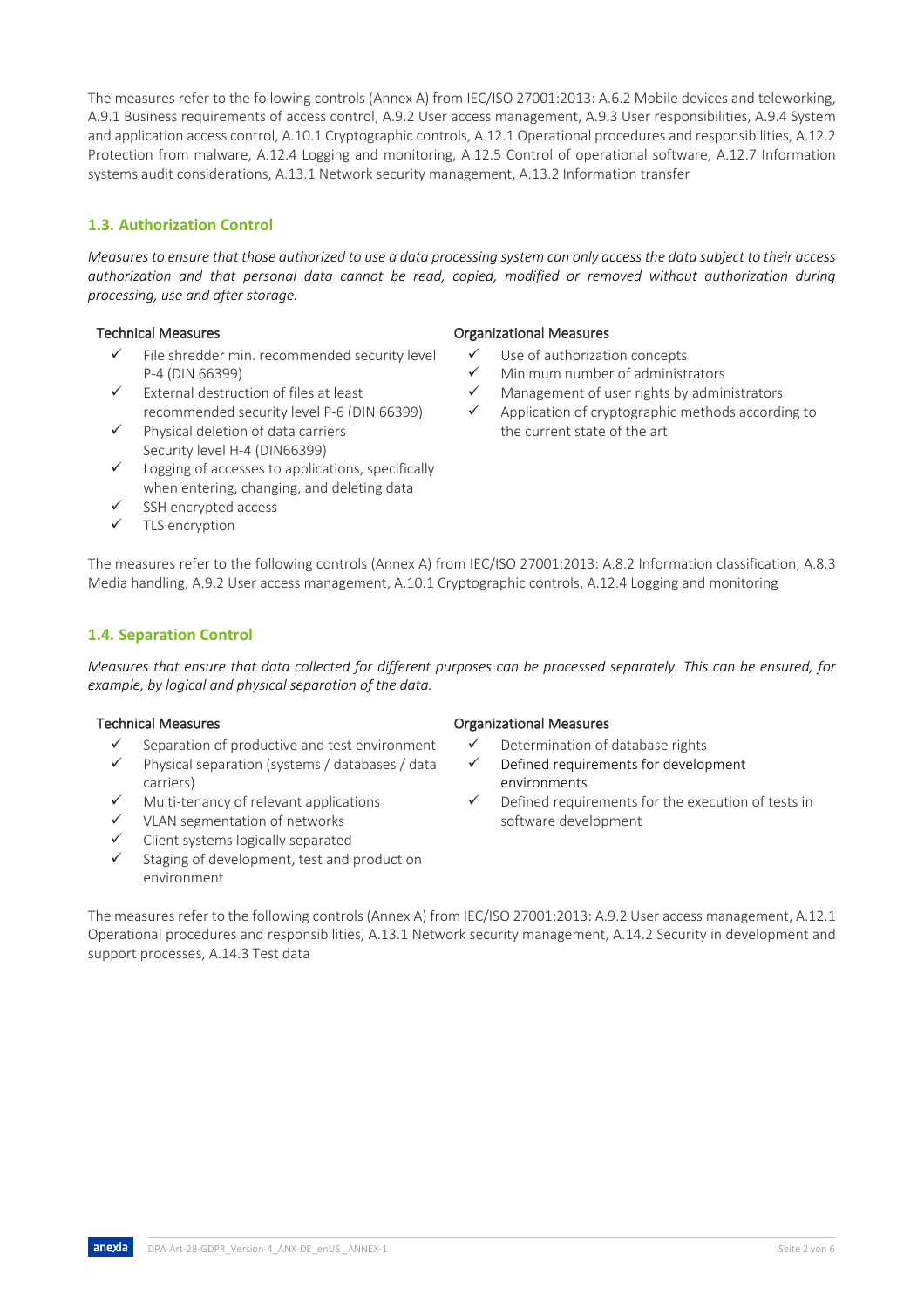# **2. Integrity**

## **2.1. Transfer Control and Input Control**

*Measures to ensure that personal data cannot be read, copied, altered or removed by unauthorized persons during electronic transmission or input or while being transported or stored on data media, and that it is possible to verify and establish to which entities personal data are intended to be transmitted by data transmission equipment.*

ü Use of VPN

## Logging of accesses and retrievals

- $\checkmark$  Provision via encrypted connections such as sftp, https – secure cloudstores
- $\checkmark$  Technical logging of data input, modification and deletion

The measures refer to the following controls (Annex A) from IEC/ISO 27001:2013: A.9.2 User access management, A.10.1 Cryptographic controls, A.12.4 Logging and monitoring, A.13.2 Information transfer

# **3. Availability and Resilience**

## **3.1. Availability Control**

*Measures to ensure that personal data is protected against accidental destruction or loss (UPS, air conditioning, fire protection, data backups, secure storage of data media, virus protection, raid systems, disk mirroring, etc.).*

- Fire and smoke detection systems
- ü Fire extinguisher server room
- Server room monitoring temperature and humidity
- Server room air-conditioning
- $\checkmark$  UPS system and emergency diesel generators  $DC$
- $\checkmark$  Protective socket strips server room
- $\checkmark$  RAID system / hard disk mirroring
- ü Video surveillance server room
- $\checkmark$  Use of protection programs against malware

The measures refer to the following controls (Annex A) from IEC/ISO 27001:2013: A.11.1 Secure areas, A.12.1 Operational procedures and responsibilities, A.12.2 Protection from malware, A.12.3 Backup, A.12.4 Logging and monitoring, A.17.1 Information security continuity, A.17.2 Redundancies

## **3.2. Recoverability Control**

*Measures capable of rapidly restoring the availability of and access to personal data in the event of a physical or technical incident.*

- Backup monitoring and reporting
- Restorability from automation tools
- Backup concept according to criticality and customer specifications

## Technical Measures **Technical Measures Constanting Constanting Constanting Constanting Constanting Constanting Constanting Constanting Constanting Constanting Constanting Constanting Constanting Constanting Constanting C**

Implementation of the need-to-know principle

- Technical Measures **Technical Measures Technical Measures** 
	- Existence of an emergency plan
	- Regular testing of the diesel aggregates DC

### Technical Measures Organizational Measures

- Recovery concept
- Control of the backup process
- Regular testing of data recovery and logging of results
- Storage of backup media in a safe place outside the server room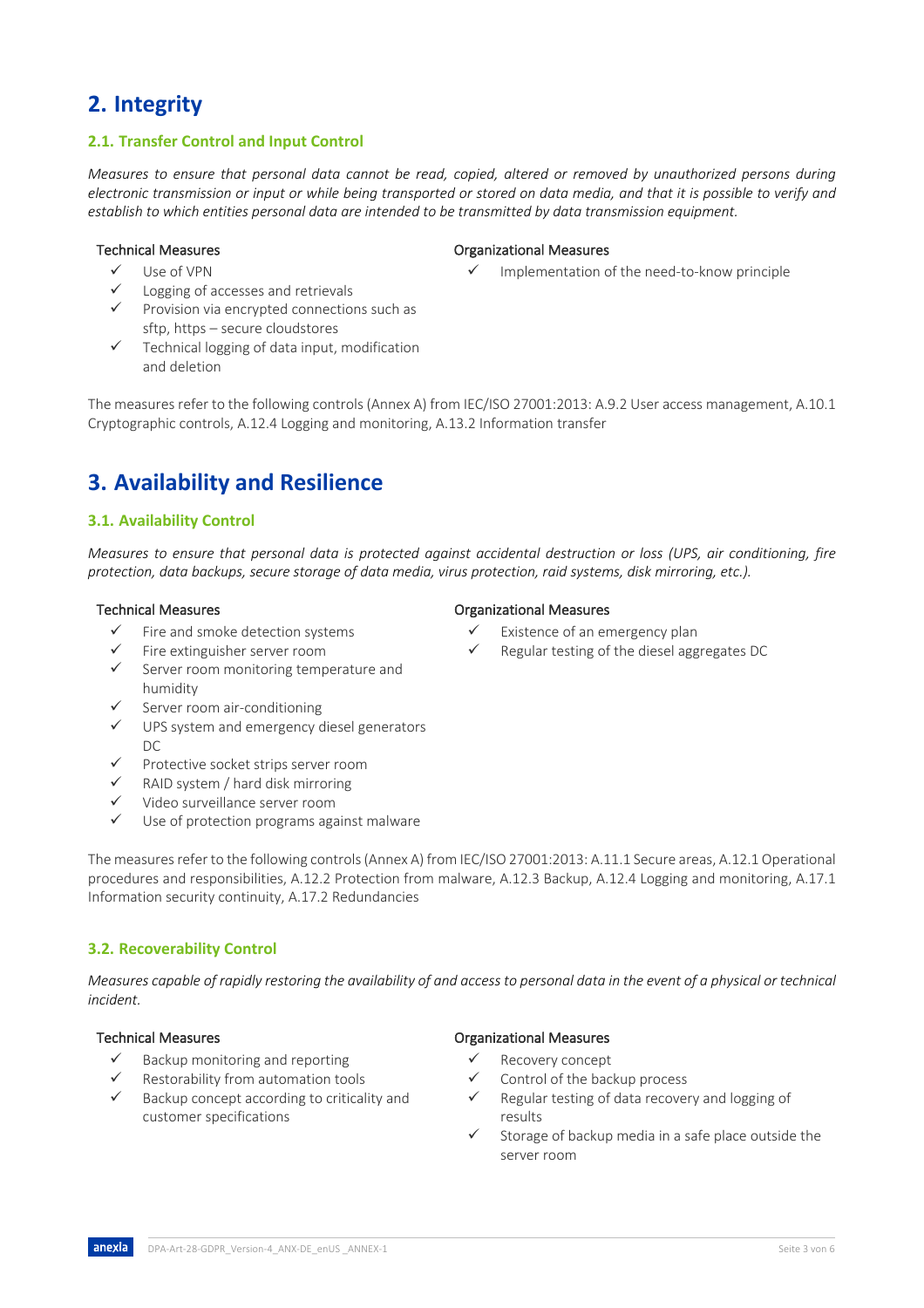The measures refer to the following controls (Annex A) from IEC/ISO 27001:2013: A.12.3 Backup, A.12.4 Logging and monitoring, A.17.1 Information security continuity, A.17.2 Redundancies

# **4. Procedures for regular Review, Assessment and Evaluation**

# **4.1. Data Protection Management**

## Technical Measures **Technical Measures Constanting Measures** Organizational Measures

- Central documentation of all data protection regulations with technical accessibility for employees
- Annual review of the adequacy of the TOM

The measures refer to the following controls (Annex A) from IEC/ISO 27001:2013: A.5.1 Management direction for information security, A.6.1 Internal organization, A.18.1.4 Privacy and protection of personally identifable information, A.18.2 Information security reviews

# **4.2. Incident Response Management**

*Support for security breach response and data breach process.*

## Technical Measures Organizational Measures

- Use of firewall and regular updating
- Use of spam filter and regular updating
- Use of virus scanner and regular updating
- Intrusion Detection System (IDS) for customer systems on order
- $\checkmark$  Intrusion Prevention System (IPS) for customer systems on order

## The measures refer to the following controls (Annex A) from IEC/ISO 27001:2013: A.12.2 Protection from malware, A.12.6 Technical vulnerability management, A.13.1 Network security management, A.16.1 Management of information security incidents and improvements, A.18.1.1 Identification of applicable legislation and contractual requirements

# **4.3. Data Protection by Design and by Default**

*Measures pursuant to Art 25 GDPR that comply with the principles of data protection by design and by default.*

Use of data protection-friendly default settings in standard and individual software

## Technical Measures **Technical Measures Organizational Measures**

- Documented requirements for "privacy by design / default" are available
- Requirements for secure software developments are defined

The measures refer to the following controls (Annex A) from IEC/ISO 27001:2013: A.14.1 Security requirements of information systems, A.14.2 Security in development and support processes, A.A.18.2 Information security reviews

Documented procedure for handling security and data protection incidents

Data protection management system implemented Information security management implemented

Documentation of security incidents and data breaches via ticket system

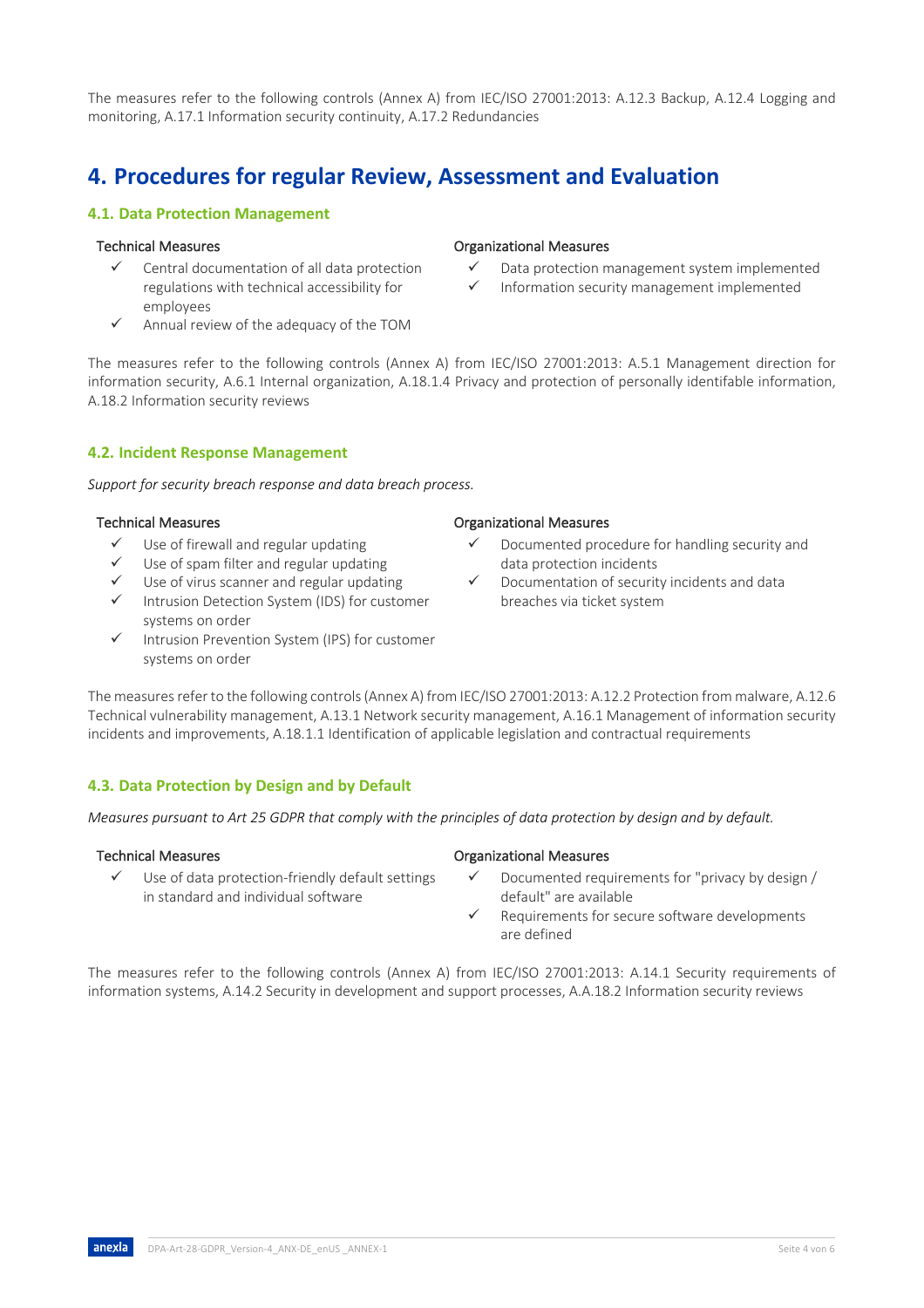# **4.4. Order Control (Outsourcing, Subcontractors and Order Processing)**

*Measures to ensure that personal data processed on behalf of the client can only be processed in accordance with the client's instructions.*

- Monitoring of remote access by external parties, e.g. in the context of remote support
- $\checkmark$  Monitoring of subcontractors according to the principles and with the technologies according to the preceding chapters 1, 2

### Technical Measures **Technical Measures Technical Measures**

- $\checkmark$  Supplier assessments are carried out on a risk basis Documentation of security incidents and data
- $\checkmark$  Prior review of the security measures taken by the contractor and their documentation
- Selection of the contractor on the basis of defined criteria
- Conclusion of the necessary data processing agreement or EU standard contractual clauses
- ü Framework agreement on contractual data processing within the group of companies
- $\checkmark$  Regular review of the contractor and its level of protection

The measures refer to the following controls (Annex A) from IEC/ISO 27001:2013: A.13.2 Information transfer, A.15.1 Information security in supplier relationships, A.15.2 Supplier service delivery management, A.18.1.4 Privacy and protection of personally identifable information